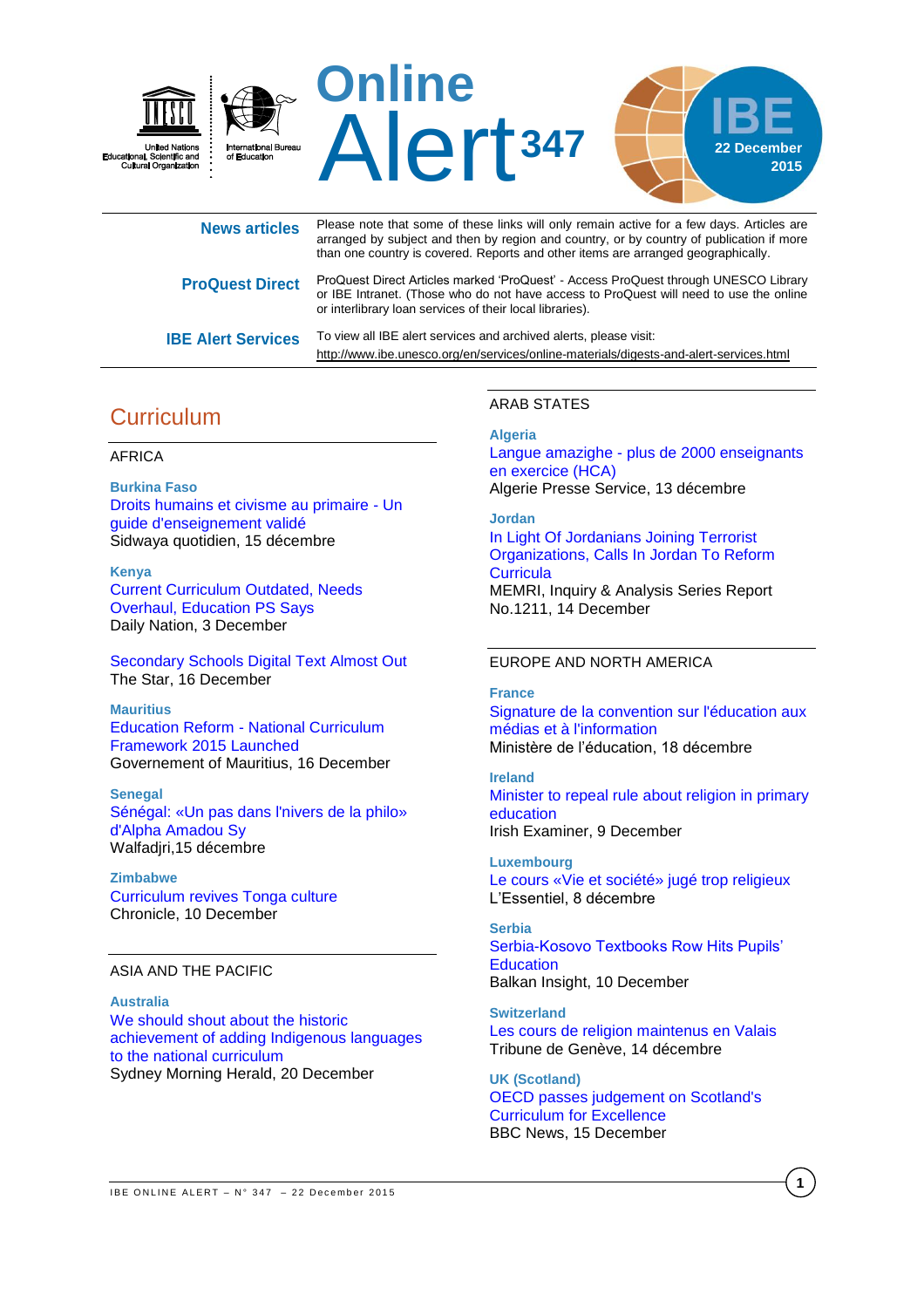## **USA** [CDC: Sex Education in American Schools](http://www.educationnews.org/education-policy-and-politics/cdc-sex-education-in-american-schools-inadequate/)  [Inadequate](http://www.educationnews.org/education-policy-and-politics/cdc-sex-education-in-american-schools-inadequate/) Education news, 14 December

[Virginia revises textbook guidelines in line with](http://koreatimes.co.kr/www/news/nation/2015/12/113_193083.html)  ['East Sea' legislation](http://koreatimes.co.kr/www/news/nation/2015/12/113_193083.html) The Korea Times, 14 December

### LATIN AMERICA AND THE CARIBBEAN

**Peru** [Minedu plantea modernizar Currículo](http://www.minedu.gob.pe/n/noticia.php?id=36000)  [Educativo y fortalecer enseñanza de inglés,](http://www.minedu.gob.pe/n/noticia.php?id=36000)  [arte y educación física](http://www.minedu.gob.pe/n/noticia.php?id=36000) Ministerio de Educación, 13 de diciembre

#### INTERNATIONAL

**UNESCO** [Facing the future: early science education as a](http://www.unesco.org/new/en/media-services/single-view/news/facing_the_future_early_science_education_as_a_key_investment_to_meet_global_challenges/#.VngVFfnhCUl)  [key investment to meet global challenges](http://www.unesco.org/new/en/media-services/single-view/news/facing_the_future_early_science_education_as_a_key_investment_to_meet_global_challenges/#.VngVFfnhCUl) UNESCO Venice Office, 15 December

# Early Childhood Education

EUROPE AND NORTH AMERICA

**UK** [Children with preschool education 'twice as](http://www.ox.ac.uk/news/2015-12-11-children-preschool-education-twice-likely-go-sixth-form)  [likely to go onto sixth form'](http://www.ox.ac.uk/news/2015-12-11-children-preschool-education-twice-likely-go-sixth-form) University of Oxford, 10 December

# Education Reform

## ARAB STATES

**Algeria** [Plusieurs nouveaux manuels scolaires](http://fr.allafrica.com/stories/201512091767.html)  [disponibles pour la prochaine rentrée scolaire](http://fr.allafrica.com/stories/201512091767.html) Algerie Presse Service, 9 décembre

**Madagascar** Enseignement - [Intégration des NTIC dans](http://fr.allafrica.com/stories/201512180657.html)  [l'éducation](http://fr.allafrica.com/stories/201512180657.html) Midi-Madagasikara, 18 décembre

#### ASIA AND THE PACIFIC

### **Fiji** [Fiji education laws need reform: UN](http://www.radionz.co.nz/international/pacific-news/292274/fiji-education-laws-need-reform-un) Radio New Zealand, 16 December

### **Thailand** [Educational reforms fall flat in 2015](http://www.nationmultimedia.com/national/Educational-reforms-fall-flat-in-2015-30275336.html) The Nation, 21 December

### EUROPE AND NORTH AMERICA

**USA** [Obama signs education reform bill](http://thehill.com/homenews/administration/262781-obama-signs-education-reform-bill) The Hill, 10 December

# Education System

## AFRICA

**Senegal**

[A Tivaouane, ce vendredi: Macky Sall annonce](http://www.leral.net/A-Tivaouane-ce-vendredi-Macky-Sall-annonce-son-ambition-de-batir-un-systeme-educatif-aligne-sur-l-agenda-Education-2035_a160435.html)  [son ambition de bâtir un système éducatif](http://www.leral.net/A-Tivaouane-ce-vendredi-Macky-Sall-annonce-son-ambition-de-batir-un-systeme-educatif-aligne-sur-l-agenda-Education-2035_a160435.html)  [aligné sur l'agenda "Education 2035"](http://www.leral.net/A-Tivaouane-ce-vendredi-Macky-Sall-annonce-son-ambition-de-batir-un-systeme-educatif-aligne-sur-l-agenda-Education-2035_a160435.html) **l**eral.net, 11 décembre

**South Sudan** [Escuelas sin libretas ni sillas](http://elpais.com/elpais/2015/11/16/planeta_futuro/1447690150_154775.html) El Pais, 9 de diciembre

### ARAB STATES

**Algeria** [Vers la mise en place de cellules d'écoute au](http://www.aps.dz/societe/33108-vers-la-mise-en-place-de-cellules-d-%C3%A9coute-au-niveau-des-%C3%A9tablissements-scolaires)  [niveau des établissements scolaires](http://www.aps.dz/societe/33108-vers-la-mise-en-place-de-cellules-d-%C3%A9coute-au-niveau-des-%C3%A9tablissements-scolaires) Algerie Presse Service, 12 décembre

**Egypt** [Technology can fix Egypt's broken schooling](http://www.thenational.ae/business/economy/technology-can-fix-egypts-broken-schooling-system)  [system](http://www.thenational.ae/business/economy/technology-can-fix-egypts-broken-schooling-system) The National, 16 December

### ASIA AND THE PACIFIC

**Malaysia** [Parents understand PT3 better now, says](http://www.themalaysianinsider.com/malaysia/article/parents-understand-pt3-better-now-says-minister)  [minister](http://www.themalaysianinsider.com/malaysia/article/parents-understand-pt3-better-now-says-minister) The Malaysian Insider, 14 December

### EUROPE AND NORTH AMERICA

### **UK**

[One in five primary pupils failing to reach](http://www.independent.co.uk/news/education/education-news/one-in-five-primary-pupils-failing-to-reach-required-level-for-secondary-school-a6768676.html)  [required level for secondary school](http://www.independent.co.uk/news/education/education-news/one-in-five-primary-pupils-failing-to-reach-required-level-for-secondary-school-a6768676.html) Independent, 10 December

**2**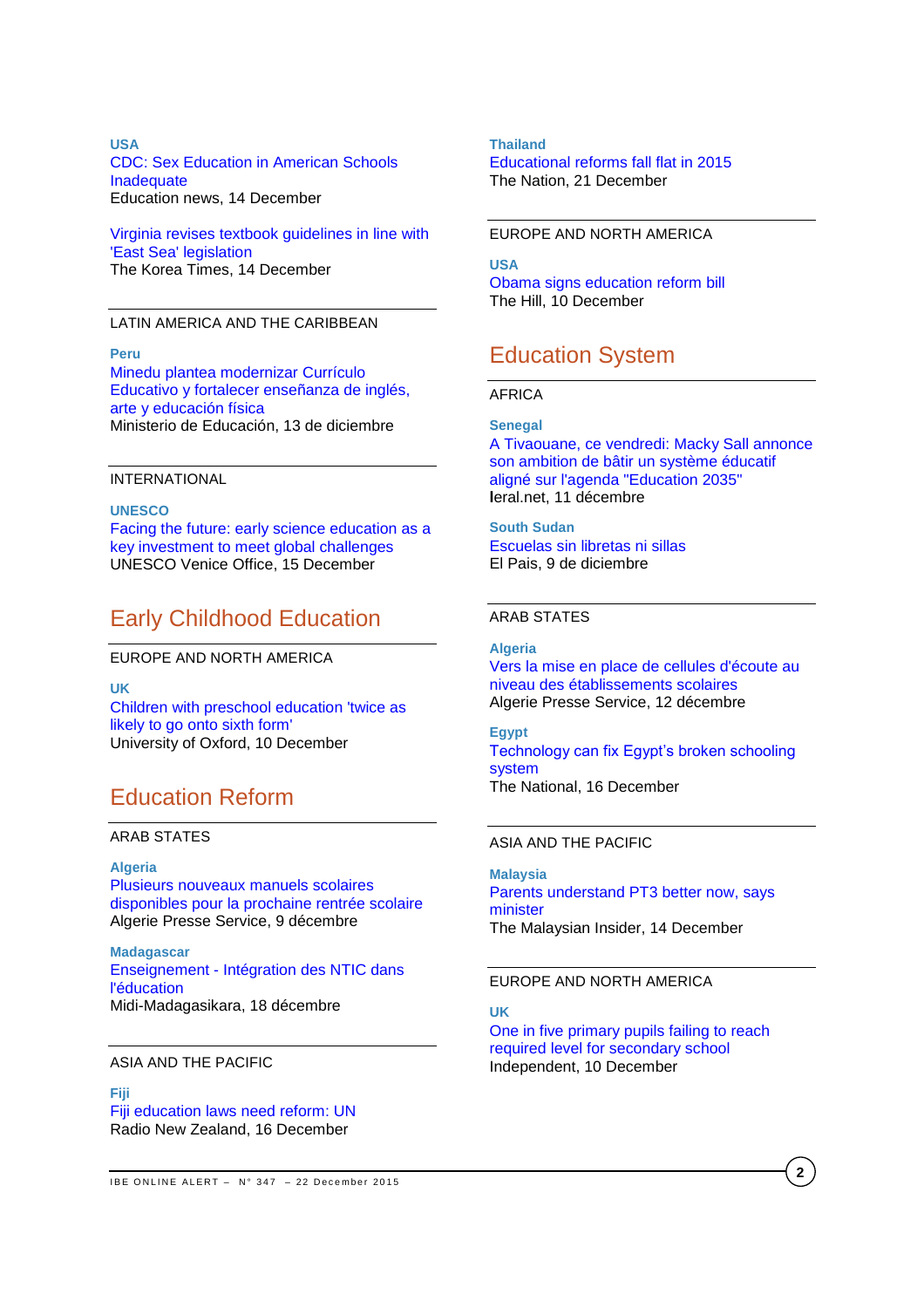# Inclusive Education

### AFRICA

**Kenya**

[Students With Visual Disability Learn to Code](http://allafrica.com/stories/201512100586.html) The Star, 10 December

**Cote d'Ivoire** [Scolarisation obligatoire -](http://fr.allafrica.com/stories/201512143040.html) Les acteurs du [système éducatif élaborent des stratégies](http://fr.allafrica.com/stories/201512143040.html) Fratmat.info, 14 décembre

## ARAB STATES

**United Arab Emirates** [UAE teachers unsure of placing disabled](http://www.thenational.ae/uae/uae-teachers-unsure-of-placing-disabled-students-in-mainstream-classes)  [students in mainstream classes](http://www.thenational.ae/uae/uae-teachers-unsure-of-placing-disabled-students-in-mainstream-classes) The National, 19 December

### ASIA AND THE PACIFIC

**India** [Govt to include children with special needs](http://www.newkerala.com/news/2015/fullnews-163505.html)  [under its 'education for all' initiative](http://www.newkerala.com/news/2015/fullnews-163505.html) New Kerala, 17 December

[Education For Children With Disabilities Is A](http://www.huffingtonpost.com/shirin-d-antia/education-for-children-wi_b_8854920.html)  [Global Right](http://www.huffingtonpost.com/shirin-d-antia/education-for-children-wi_b_8854920.html) Huffington Post, 22 December

### EUROPE AND NORTH AMERICA

[Inclusive Education High on Europe's Agenda](https://www.european-agency.org/news/inclusive-education-high-on-europes-agenda) European Agency for Special Needs and Inclusive Education, 18 December

### **USA**

[This Fix to No Child Left Behind Will Give More](https://www.whitehouse.gov/blog/2015/12/10/fix-no-child-left-behind-will-give-more-students-shot-success)  [Students a Shot at Success](https://www.whitehouse.gov/blog/2015/12/10/fix-no-child-left-behind-will-give-more-students-shot-success) The White House, 10 December [Regalo navideño para la educación](http://www.eldiariony.com/2015/12/10/regalo-navideno-para-la-educacion/) El Diario, 10 de diciembre

INTERNATIONAL

ACNUR [forma alianza para la educación](http://www.un.org/spanish/News/story.asp?NewsID=34043#.Vm_LMErhCUk)  [primaria de niños refugiados y desplazados](http://www.un.org/spanish/News/story.asp?NewsID=34043#.Vm_LMErhCUk) Centro de noticias ONU, 14 de diciembre

# Teacher Education

### ARAB STATES

#### **Algeria**

[Le concours de recrutement des enseignants](http://fr.allafrica.com/stories/201512091646.html)  [se fera sur la base de l'épreuve écrite](http://fr.allafrica.com/stories/201512091646.html)  [\(Benghebrit\)](http://fr.allafrica.com/stories/201512091646.html) Algerie Presse Service, 9 décembre

**Morocco** [Améliorer la manière d'enseigner via des](http://fr.allafrica.com/stories/201512160673.html)  [pratiques innovantes](http://fr.allafrica.com/stories/201512160673.html) Libération, 16 décembre

#### ASIA AND THE PACIFIC

**China** [China to train 3.3 mln rural teachers](http://news.xinhuanet.com/english/2015-12/07/c_134893576.htm) Xinhua, 7 December

**India** [PSTET Admit Card 2015 Released](http://indianexpress.com/article/education/pstet-admit-card-2015-released-at-pstet-org-in/)  at [pstet.org.in](http://indianexpress.com/article/education/pstet-admit-card-2015-released-at-pstet-org-in/) The Indian Express, 9 December

### EUROPE AND NORTH AMERICA

**Spain**

[La Generalitat valenciana convoca 1.055](http://ccaa.elpais.com/ccaa/2015/12/18/valencia/1450460498_030461.html)  [plazas docentes para 2016](http://ccaa.elpais.com/ccaa/2015/12/18/valencia/1450460498_030461.html) El País, 18 de diciembre

[The Every Student Succeeds Act includes](http://hechingerreport.org/the-every-student-succeeds-act-includes-some-new-ideas-on-how-train-better-teachers/)  [some new ideas on how to train better](http://hechingerreport.org/the-every-student-succeeds-act-includes-some-new-ideas-on-how-train-better-teachers/)  [teachers](http://hechingerreport.org/the-every-student-succeeds-act-includes-some-new-ideas-on-how-train-better-teachers/) Hechinger Report, 15 December

[TeachCS zeroes in on computer science](http://www.eschoolnews.com/2015/12/11/teachcs-computer-science-574/) eSchool news, 14 December

# LATIN AMERICA AND THE CARIBBEAN

**Dominican Republic** [MINERD entrega más de mil laptops a](http://www.minerd.gob.do/Lists/Noticias%20MINERD/Item/displayifs.aspx?List=a1135268-a2c8-44cb-a6b9-b28bbb0c764b&ID=1877&RootFolder=%2FLists%2FNoticias%20MINERD&Source=http%3A%2F%2Fwww%2Eminerd%2Egob%2Edo%2FPages%2Finicio%2Easpx&Web=754836dd-ffd5-4ead-8c2e-b7c9b87af8e2)  [maestros, en la tercera entrega del programa](http://www.minerd.gob.do/Lists/Noticias%20MINERD/Item/displayifs.aspx?List=a1135268-a2c8-44cb-a6b9-b28bbb0c764b&ID=1877&RootFolder=%2FLists%2FNoticias%20MINERD&Source=http%3A%2F%2Fwww%2Eminerd%2Egob%2Edo%2FPages%2Finicio%2Easpx&Web=754836dd-ffd5-4ead-8c2e-b7c9b87af8e2)  **[Compumaestro](http://www.minerd.gob.do/Lists/Noticias%20MINERD/Item/displayifs.aspx?List=a1135268-a2c8-44cb-a6b9-b28bbb0c764b&ID=1877&RootFolder=%2FLists%2FNoticias%20MINERD&Source=http%3A%2F%2Fwww%2Eminerd%2Egob%2Edo%2FPages%2Finicio%2Easpx&Web=754836dd-ffd5-4ead-8c2e-b7c9b87af8e2)** Ministerio de Educación, 11 de diciembre

**Ecuador** [Profesionales](http://educacion.gob.ec/profesionales-ecuatorianos-que-residan-en-estados-unidos-podran-postularse-como-profesores-de-ingles-en-ecuador/) ecuatorianos que residan en Estados Unidos podrán [postularse](http://educacion.gob.ec/profesionales-ecuatorianos-que-residan-en-estados-unidos-podran-postularse-como-profesores-de-ingles-en-ecuador/) como [profesores](http://educacion.gob.ec/profesionales-ecuatorianos-que-residan-en-estados-unidos-podran-postularse-como-profesores-de-ingles-en-ecuador/) de Inglés en Ecuador Educacion.gob.ec, 14 de diciembre

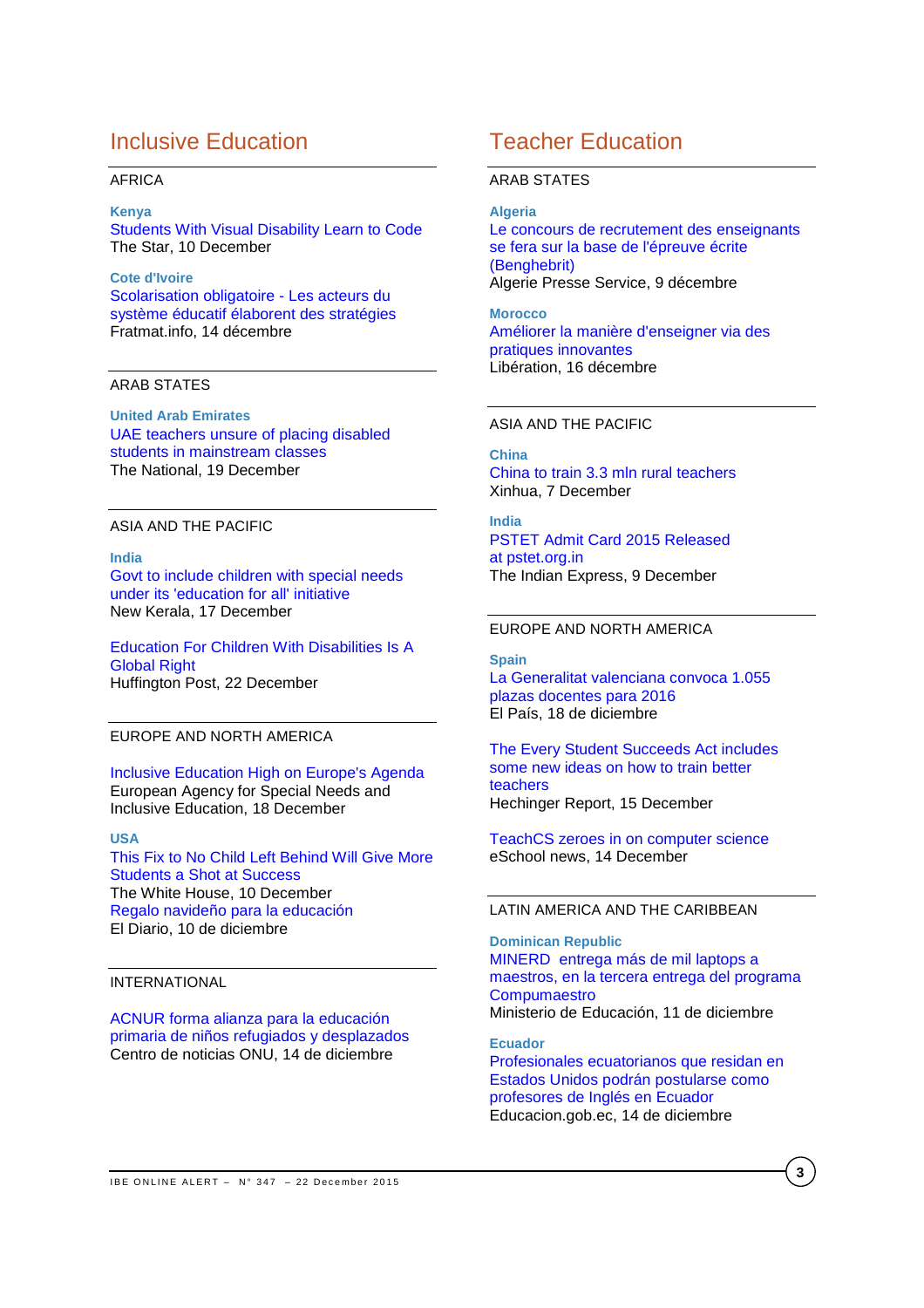# Reports, publications, etc.

## ARAB STATES

## **United Arab Emirates**

[Arab Knowledge Index 2015](http://www.knowledge4all.com/uploads/files/AKI2015/PDFEn/AKI2015_Full_En.pdf) Al Maktoum Foundation & UNDP/RBAS, December 2015

### EUROPE AND NORTH AMERICA

## **UK**

[The Impact of Ebooks on the Reading](http://www.literacytrust.org.uk/assets/0002/9076/The_Impact_of_Ebooks_final_report.pdf)  [Motivation and Reading Skills of Children and](http://www.literacytrust.org.uk/assets/0002/9076/The_Impact_of_Ebooks_final_report.pdf)  [Young People](http://www.literacytrust.org.uk/assets/0002/9076/The_Impact_of_Ebooks_final_report.pdf) Irene Picton & Christina Clark, National Literacy Trust, 9 December 2015

### [Language and social cohesion in the](http://www.teachingenglish.org.uk/sites/teacheng/files/language%20and%20social%20cohesion.pdf)  [developing world](http://www.teachingenglish.org.uk/sites/teacheng/files/language%20and%20social%20cohesion.pdf) Hywel Coleman, British Council & GIZ Sri Lanka, December 2015

[Marking reviews, appeals, grade boundaries](https://www.gov.uk/government/consultations/marking-reviews-appeals-grade-boundaries-and-code-of-practice)  [and Code of Practice](https://www.gov.uk/government/consultations/marking-reviews-appeals-grade-boundaries-and-code-of-practice) Ofqual, 10 December 2015

[Background to Success: Differences in A-level](http://www.suttontrust.com/wp-content/uploads/2015/11/Background-to-Success-Final.pdf)  [entries by ethnicity, neighbourhood and gender](http://www.suttontrust.com/wp-content/uploads/2015/11/Background-to-Success-Final.pdf) University of Oxford, November 2015

**Spain** [Panorama de la Educación: Indicadores de la](http://www.oecd.org/spain/Education-at-a-glance-2015-Spain-in-Spanish.pdf)  **[OCDE](http://www.oecd.org/spain/Education-at-a-glance-2015-Spain-in-Spanish.pdf)** OCDE, 2015

## **USA** Future Ready Learning: [Reimagining](http://tech.ed.gov/files/2015/12/NETP16.pdf) the Role of [Technology](http://tech.ed.gov/files/2015/12/NETP16.pdf) in Education U.S. Department of Education, January 2016

[2015 State Teacher Policy Yearbook. National](http://www.nctq.org/dmsView/2015_State_Teacher_Policy_Yearbook_National_Summary_NCTQ_Report)  **[Summary](http://www.nctq.org/dmsView/2015_State_Teacher_Policy_Yearbook_National_Summary_NCTQ_Report)** NCTQ State Policy, December 2015

## LATIN AMERICA AND THE CARIBBEAN

### **Mexico**

[Panorama de la Educación: Indicadores de la](http://www.oecd.org/mexico/Education-at-a-glance-2015-Mexico-in-Spanish.pdf)  **[OCDE](http://www.oecd.org/mexico/Education-at-a-glance-2015-Mexico-in-Spanish.pdf)** OCDE, 2015

#### **Uruguay**

[Lanzan dos maestrías para docentes en 2016](http://www.elobservador.com.uy/lanzan-dos-maestrias-docentes-2016-n704919) El Observador, 10 de diciembre

## INTERNATIONAL

#### **OECD**

[Guide opérationnel CITE 2011: directives pour](http://unesdoc.unesco.org/images/0024/002429/242957f.pdf)  [la classification des programmes éducatifs](http://unesdoc.unesco.org/images/0024/002429/242957f.pdf)  [nationaux et des certifications](http://unesdoc.unesco.org/images/0024/002429/242957f.pdf)  [correspondantes](http://unesdoc.unesco.org/images/0024/002429/242957f.pdf) UIS; OECD, 2015

[Who wants to become a teacher?](http://www.oecd-ilibrary.org/docserver/download/5jrp3qdk2fzp.pdf?expires=1450438088&id=id&accname=guest&checksum=26545392A702B6EDDC3C2FDA6DA9F47B) PISA in focus 58, OECD 9 December 2015

[Immigrant Students at School. Easing the](http://www.oecd-ilibrary.org/docserver/download/9115111e.pdf?expires=1450345229&id=id&accname=ocid195767&checksum=E178CBEB45DCFEBA0637470AEC2D7DC3)  [journey towards integration](http://www.oecd-ilibrary.org/docserver/download/9115111e.pdf?expires=1450345229&id=id&accname=ocid195767&checksum=E178CBEB45DCFEBA0637470AEC2D7DC3) OCDE, 17 December 2015

### **UNESCO**

[A Review of international and national surveys](http://unesdoc.unesco.org/images/0024/002430/243095e.pdf)  [relevant to early childhood care and education](http://unesdoc.unesco.org/images/0024/002430/243095e.pdf)  [provision and the teaching workforce](http://unesdoc.unesco.org/images/0024/002430/243095e.pdf) UNESCO, 2015

# **Miscellaneous**

## AFRICA

[Education Ministry Launches School Mapping](http://allafrica.com/stories/201512181236.html)  [Portal](http://allafrica.com/stories/201512181236.html) Government of Ghana, 17 December

[Ghana Education Service: School Mapping](http://www.ghanaschoolsinfo.org/)  [and Monitoring system](http://www.ghanaschoolsinfo.org/)

### ASIA AND THE PACIFIC

[Pacific Indicators for Disability Inclusive](http://monash.edu/education/research/projects/pacific-indie/)  [Education \(Pacific INDIE\) project](http://monash.edu/education/research/projects/pacific-indie/) Monash University

[Youth initiatives on education heard at](http://www.deped.gov.ph/press-releases/youth-initiatives-education-heard-seameo-innotech-14th-international-conference)  [SEAMEO Innotech 14th International](http://www.deped.gov.ph/press-releases/youth-initiatives-education-heard-seameo-innotech-14th-international-conference)  **[Conference](http://www.deped.gov.ph/press-releases/youth-initiatives-education-heard-seameo-innotech-14th-international-conference)** Department of Education (Philippines), 12 December

### INTERNATIONAL

### [Advancing the SDGs through inclusive](https://www.devex.com/news/advancing-the-sdgs-through-inclusive-education-87436)  [education](https://www.devex.com/news/advancing-the-sdgs-through-inclusive-education-87436) Devex, 9 December

**4**